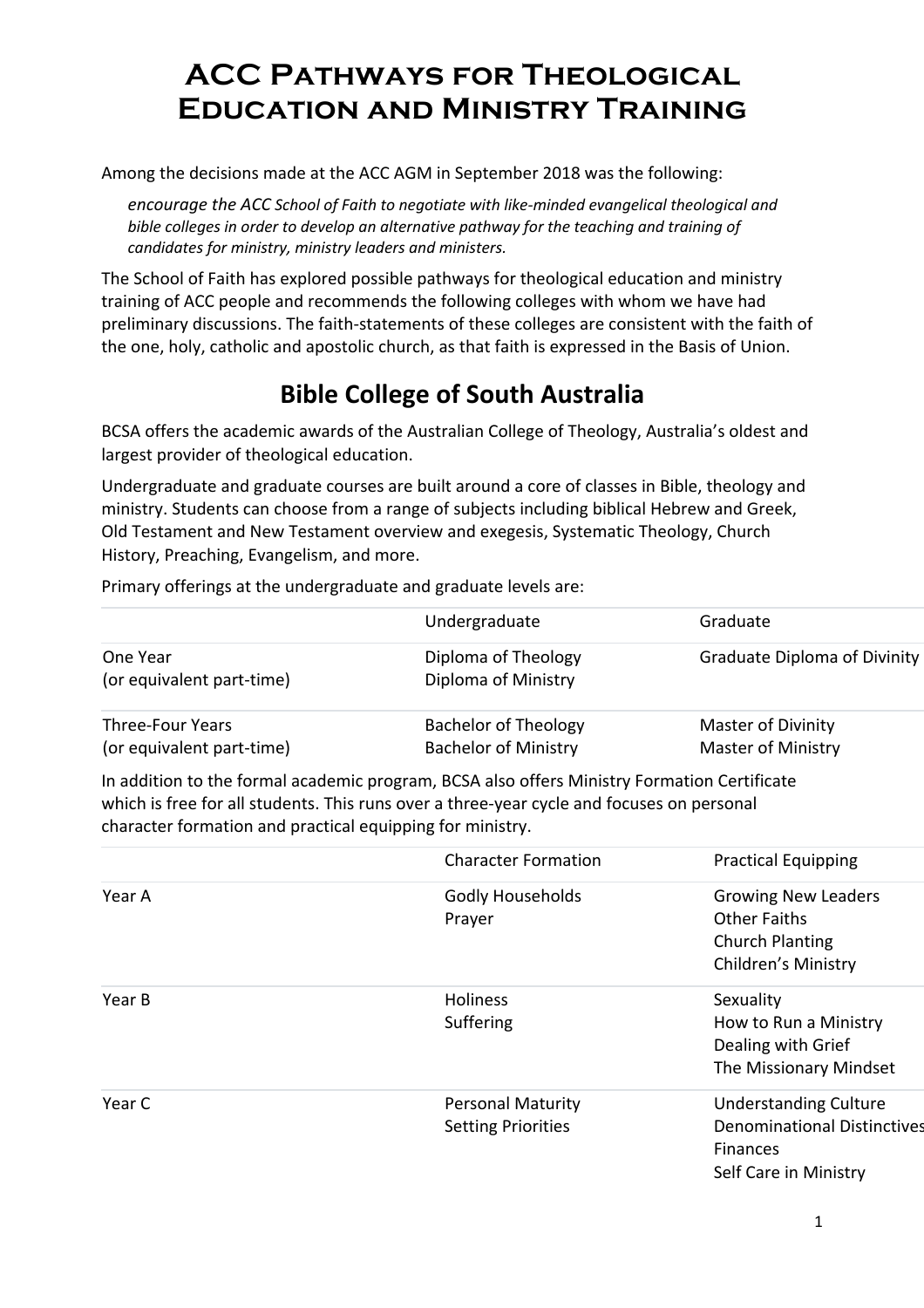For graduates who have already completed a first theological training—including those now working in vocational Christian ministry—several postgraduate options are offered for continuing study.

Master of Arts in Theology or Ministry is delivered in intensive, or 'punctuated intensive' mode by leading scholars and practitioners from around the world. Units change from year to year. Current offerings can be seen on the BCSA website. https://biblecollege.sa.edu.au

To find out more about studying at Bible College SA, contact the Registrar anytime at registrar@biblecollege.sa.edu.au

## **Tabor (Adelaide, Perth, Online).**

Tabor is a Higher Education provider with particular expertise in the education and formation of community professionals such as pastors, teachers, counsellors, youth workers, musicians, creative communicators and intercultural workers.

Tabor is a multidenominational College which upholds Christian orthodoxy as expressed in the Nicene Creed. They value and respect the vitality of Pentecostal and Charismatic expressions of faith, the biblical focus of Evangelical Christians and the distilled learning of the wider Church.

Tabor offers the following courses relating to ministry both face to face and online

**Master of Divinity:** Tabor's preferred option for those holding a degree already.

**Bachelor of Theology:** The primary goal is to develop graduates who are creative theological thinkers, and nurture in them an ability to draw critically on the biblical witness and traditions of the church. Available fully online, fully on campus in Adelaide, and a blend of online and on campus in Perth.

**Bachelor of Ministry:** Holistically prepares students for vocational and professional roles which bring glory to God through Christian work, in both word and deed. It is available fully online, fully on campus in Adelaide, and a blend of online and on campus in Perth.

**Diploma in Theology:** The primary goal of is to develop graduates who have a deeper appreciation of the Christian Scriptures, faith and story and a greater ability to connect these with life in 21st century Australia. You can study on-campus, online or a mix of both.

**Certificate IV in Pastoral Care and Chaplaincy:** Provides skills and knowledge for personcentred approaches to caring for vulnerable people.

**Other Ministry and Theology Courses:** Graduate Certificate in Divinity; **Graduate** Diploma in Divinity; **Graduate** Diploma in Ministry; Master of Ministry

The Bachelor of Ministry or Master of Divinity at Tabor would be excellent courses for those looking to become a pastor of Confessing Congregations. Because it is available online it is suitable nationally. The Bachelor of Theology plus the Diploma in Theology would also be possible courses for this. The Master of Ministry is recommended for ACC ministers for their continuing education.

There may be the possibility in the future of an integrated subject with Tabor and the ACC, focussing on the Basis of Union and the key elements of the movement. This could be studied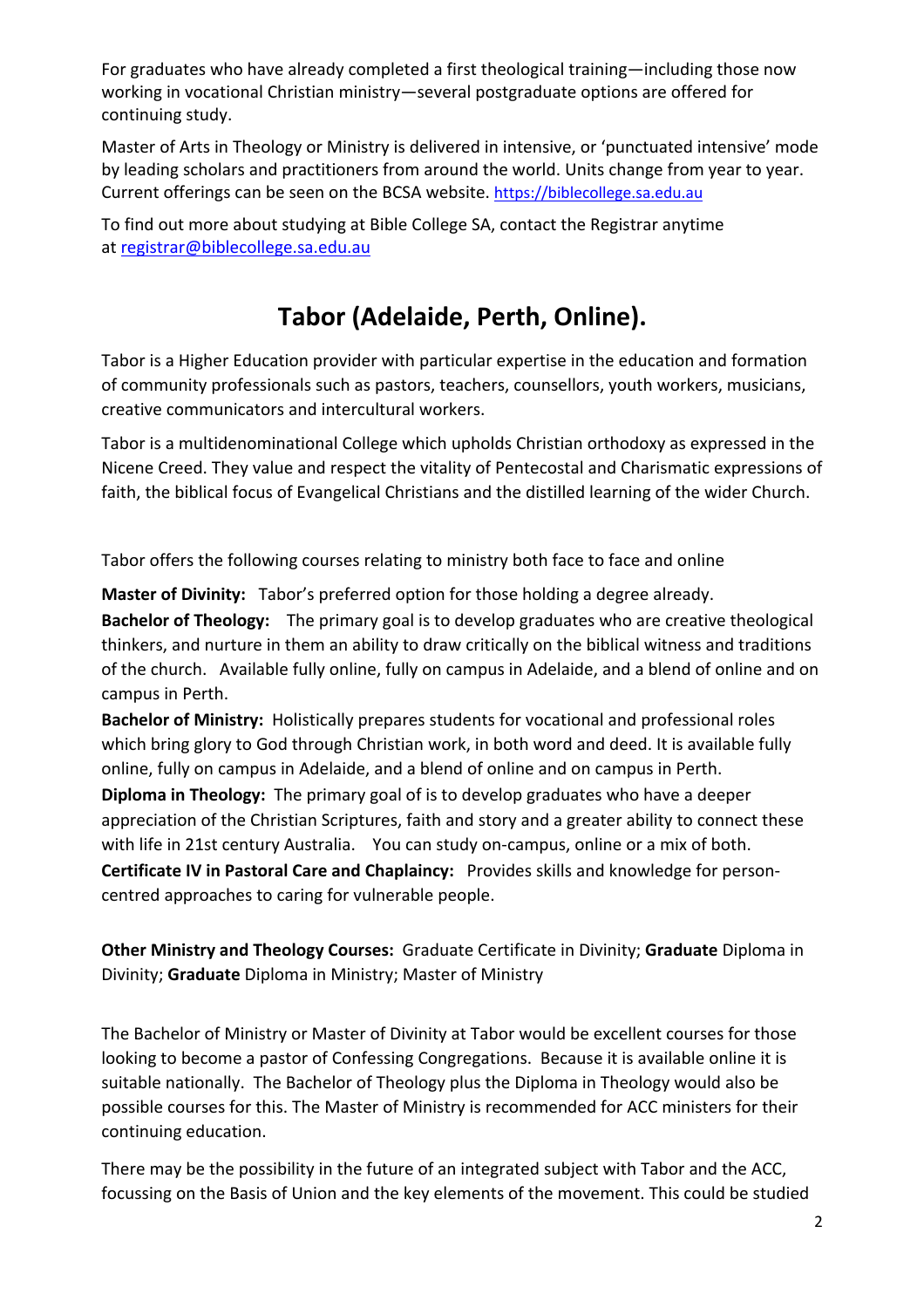for credit towards one of Tabor's degrees and may be recognised by other Australian Higher Education providers.

Website: https://tabor.edu.au/ Email: enquiry@tabor.edu.au Phone: (08) 8373 8777

## **Kingsley College**

### *Developing and equipping people to shape their world.*

**Kingsley Australia** is the ministry training institution of the Wesleyan Methodist Church of Australia. Through the transforming power of the Gospel of Jesus Christ Kingsley Australia facilitates the development and equipping of Christians to become empowered and passionate in their ministry to shape their world. Kingsley Community study is suited to provide quality training for lay people, and those commencing study towards ordination

Kingsley College delivers training under the auspices of Unity College Australia [RTO 6330, CRICOS Code 02160A]. The college offers the following nationally accredited courses:

10742NAT Certificate IV in Christian Ministry and Theology 10743NAT Diploma in Christian Ministry and Theology 10744NAT Advanced Diploma IV in Christian Ministry and Theology 10745NAT Graduate Certificate in Christian Ministry and Theology

Kingsley Community is a local church-based training program that is designed to equip people to serve in and through their local church to have an impact on their community and the world. Classes are delivered in local churches and regional centres throughout Australia. The courses are structured to be offered for Distant Education as well.

Lay leaders may be interested to begin with 10742NAT Certificate IV in Christian Ministry and Theology. It is designed for those who wish to be better equipped to serve in the various ministries in their church and community.

The Certificate IV Award consists of 9 Units of Competencies (6 Cores and 3 Electives). Core subjects are:

- Church History Survey, or Biblical Interpretation, or Wesleyan Theology
- Introduction to the Old Testament
- Introduction to the New Testament
- Basic Christian Beliefs
- Spiritual Formation, or Wesleyan History
- Introduction to Preaching, or Communicating Your Faith
- Elective subjects are:
	- Introduction to Christian Leadership
	- Wesleyan Leadership
	- Worship Ministry, or Youth Ministry, or Children Ministry

1 year full-time, or part time and complete the certificate over a longer period.

 [Full time students qualify to apply for Austudy and Youth allowance] Contact for more information: Melbourne: (03) 9357 3699 Mobile: 0423 127 199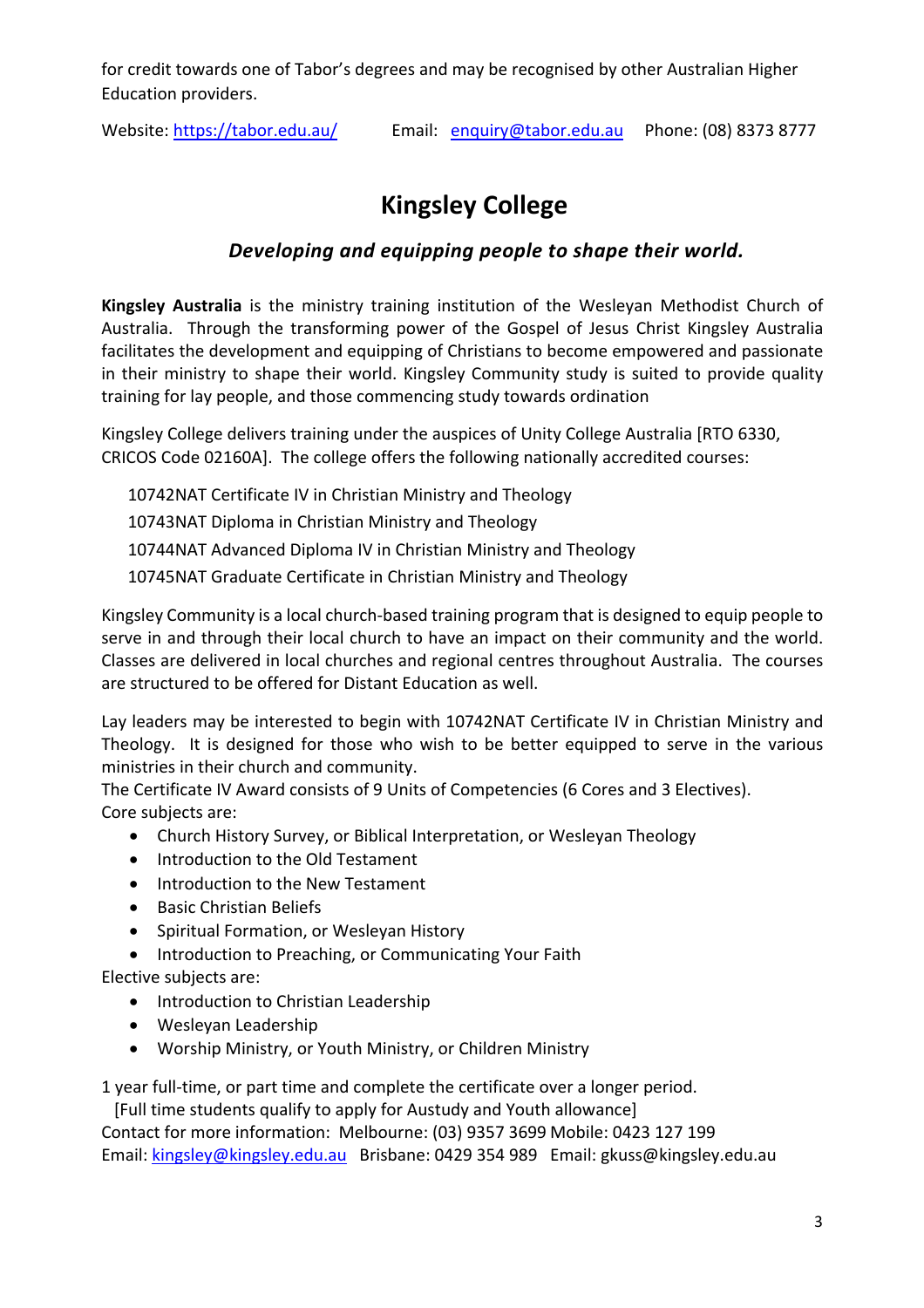#### **Confessing Lay Preachers for ACC**

Those wishing to become accredited as Confessing Lay Preachers for ACC congregations can do their primary training through Kingsley Australia. They need to complete the following units:

- Introduction to the Old Testament
- Introduction to the New Testament
- Basic Christian Beliefs
- Introduction to Preaching
- Worship
- Plus, an extra subject on the Basis of Union and Wesleyan Leadership

Those finishing the above units may like to continue on to complete the Certificate IV and then the Diploma and Advanced Diploma.

# **Moore Theological College,**

#### **King Street, Newtown, NSW**

Full course details and costs: www.moore.edu.au

| <b>Course</b>                                                              | <b>Mode</b>                                                               | <b>Subjects/Units</b>                                                                                                                                                                                                                     | <b>Suitable For</b>                                                                                                                                                                                                                                                                                                                         |
|----------------------------------------------------------------------------|---------------------------------------------------------------------------|-------------------------------------------------------------------------------------------------------------------------------------------------------------------------------------------------------------------------------------------|---------------------------------------------------------------------------------------------------------------------------------------------------------------------------------------------------------------------------------------------------------------------------------------------------------------------------------------------|
| 1. Preliminary<br>Theological Certificate Correspondence<br>(Unaccredited) | Online<br>Face-to-face                                                    | Introduction to the Bible<br>Promise to Fulfilment<br>Pentateuch<br>Mark                                                                                                                                                                  | Lay Preachers<br>Lay Leaders                                                                                                                                                                                                                                                                                                                |
|                                                                            | Duration: up to 18<br>months                                              | Knowledge of God<br>Ephesians<br><b>Former Prophets</b><br>Acts<br>Christ & His Work<br>Early Church History<br><b>Latter Prophets</b><br>Paul's Letter (<br>The Church<br><b>Reformation Church History</b><br>+4 electives              | Personal spiritual enrichment                                                                                                                                                                                                                                                                                                               |
| 2. Diploma of Biblical<br><b>Theology</b><br>(Accredited)                  | 1 Year full time; part<br>time study available<br>On-line<br>Face-to-face | <b>Biblical Theology</b><br>Gospel of Mark<br>Church History 1<br>The Twelve Prophets<br>The Written Word of God<br>Paul and His Letters<br>The Cross of Christ<br>Engaging With Islam<br>The Pentateuch<br>Discipleship<br><b>Ethics</b> | Lay Preachers<br>Lay Leaders involved in ministry<br>leadership in their local context -<br>especially regional or foreign<br>locations.<br>People considering further<br>theological study - can be credited<br>towards BTh                                                                                                                |
| 3. Advanced Diploma<br>of Bible, Mission and<br><b>Ministry</b>            |                                                                           |                                                                                                                                                                                                                                           | All specialisations of the Advanced<br>Diploma share the same core<br>biblical, theological and ministry<br>foundations as is provided for the<br>first year Bachelor's degree<br>students. This is complemented by<br>specialist units tailored to meet<br>specific mission, lay ministry,<br>women's ministry or music ministry<br>needs. |